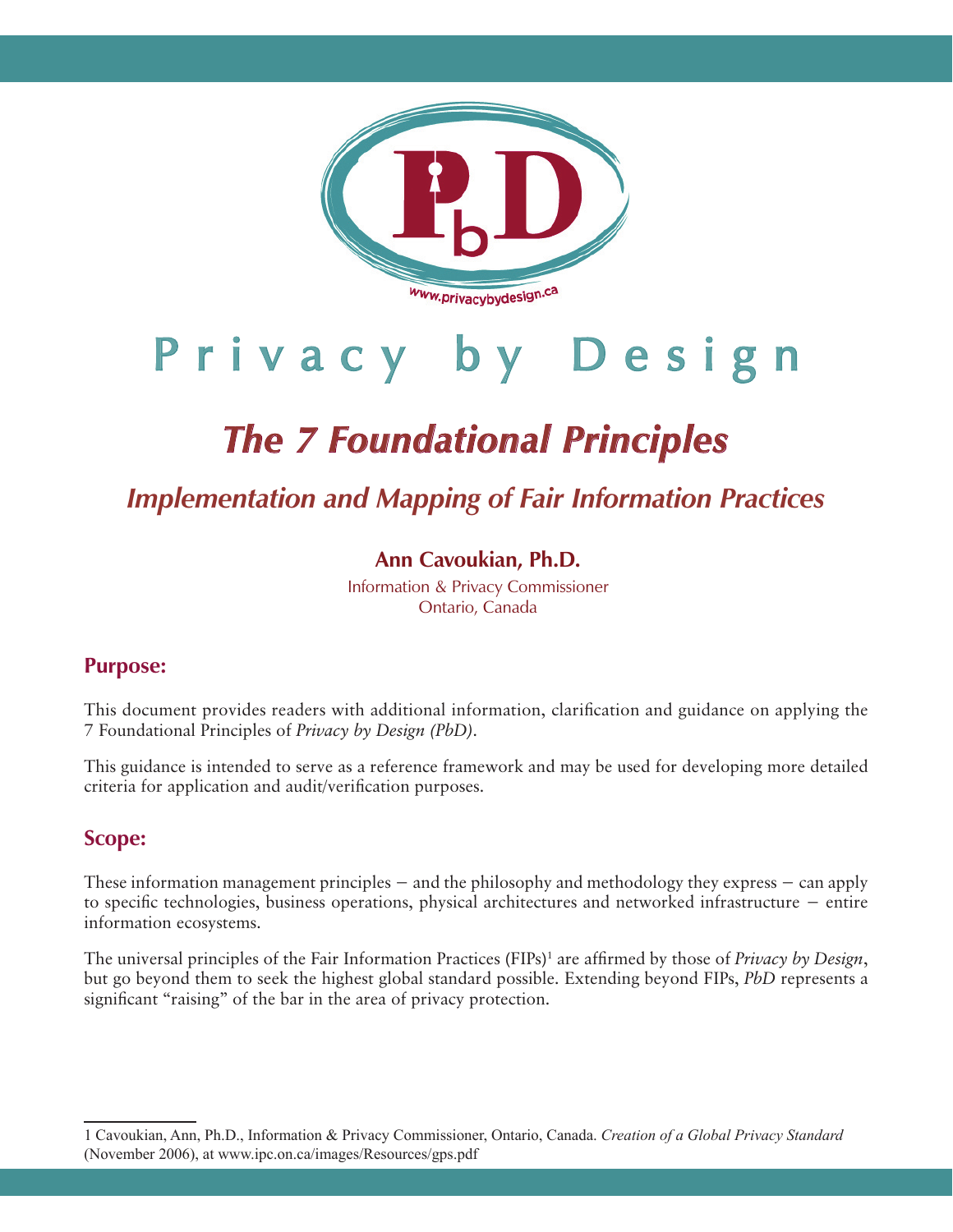

#### **Context:**

With the shift from industrial manufacturing to knowledge creation and service delivery, the value of information and the need to manage it responsibly have grown dramatically. At the same time, rapid innovation, global competition and increasing system complexity present profound challenges for informational privacy.

While we would like to enjoy the benefits of innovation  $-$  new conveniences and efficiencies  $-$  we must also preserve our freedom of choice and personal control over our data flows. Always a social norm, privacy has nonetheless evolved over the years, beyond being viewed solely as a legal compliance requirement, to also being recognized as a market imperative and critical enabler of trust and freedoms in our present-day information society.

There is a growing understanding that innovation, creativity and competitiveness must be approached from a "design-thinking" perspective − namely, a way of viewing the world and overcoming constraints that is at once holistic, interdisciplinary, integrative, innovative, and inspiring.

Privacy, too, must be approached from the same design-thinking perspective. Privacy must be incorporated into networked data systems and technologies, **by default**. Privacy must become integral to organizational priorities, project objectives, design processes, and planning operations. Privacy must be embedded into every standard, protocol and process that touches our lives. This document seeks to make this possible by striving to establish a universal framework for the strongest protection of privacy available in the modern era.

The 7 Foundational Principles of Privacy by Design are presented below *in Bold***,** followed by the FIPs principles that map onto each one.

#### 1. *Proactive* not Reactive; *Preventative* not Remedial

*The Privacy by Design approach is characterized by proactive rather than reactive measures. It anticipates and prevents privacy invasive events before they happen. PbD does not wait for privacy risks to materialize, nor does it offer remedies for resolving privacy infractions once they have occurred − it aims to prevent them from occurring. In short, Privacy by Design comes before-the-fact, not after.*

Whether applied to information technologies, organizational practices, physical design, or networked information ecosystems, *PbD* begins with an explicit recognition of the value and benefits of proactively adopting strong privacy practices, early and consistently (for example, preventing (internal) data breaches from happening in the first place). This implies:

- A clear commitment, at the highest levels, to set and enforce high standards of privacy − generally higher than the standards set out by global laws and regulation.
- • A privacy commitment that is demonstrably shared throughout by user communities and stakeholders, in a culture of continuous improvement.
- Established methods to recognize poor privacy designs, anticipate poor privacy practices and outcomes, and correct any negative impacts, well before they occur in proactive, systematic, and innovative ways.

#### 2. Privacy as the *Default*

*We can all be certain of one thing* − *the default rules! Privacy by Design seeks to deliver the maximum degree of privacy by ensuring that personal data are automatically protected in any given IT system or business practice. If an individual does nothing, their privacy still remains intact. No action is required on the part of the individual to protect their privacy* − *it is built into the system, by default.*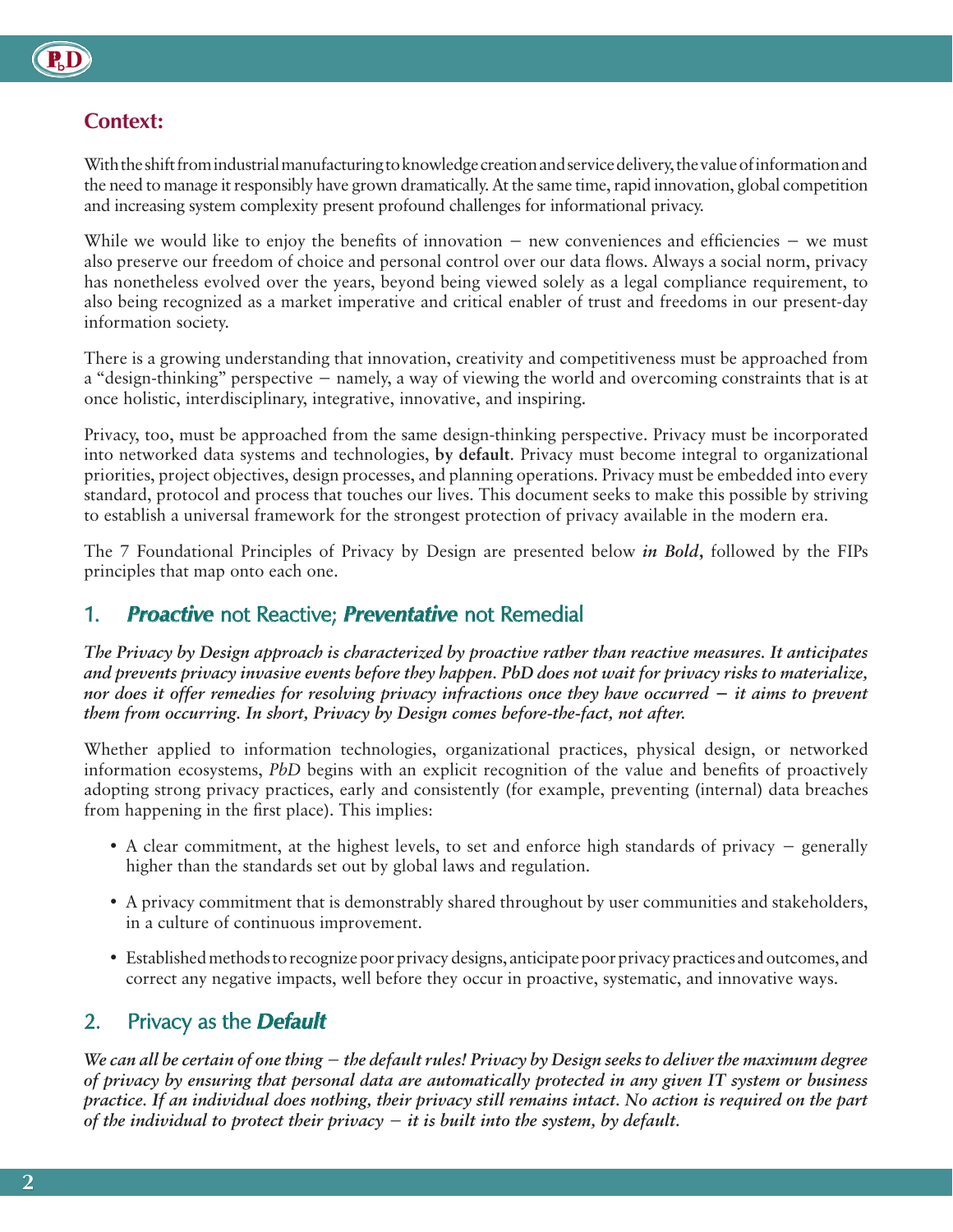

This *PbD* principle, which could be viewed as **Privacy by Default,** is particularly informed by the following FIPs:

- • **Purpose Specification** the purposes for which personal information is collected, used, retained and disclosed shall be communicated to the individual (data subject) at or before the time the information is collected. Specified purposes should be clear, limited and relevant to the circumstances.
- • **Collection Limitation** the collection of personal information must be fair, lawful and limited to that which is necessary for the specified purposes.
- • **Data Minimization** − the collection of personally identifiable information should be kept to a strict minimum. The design of programs, information and communications technologies, and systems should begin with non-identifiable interactions and transactions, as the default. Wherever possible, identifiability, observability, and linkability of personal information should be minimized.
- • **Use, Retention, and Disclosure Limitation** the use, retention, and disclosure of personal information shall be limited to the relevant purposes identified to the individual, for which he or she has consented, except where otherwise required by law. Personal information shall be retained only as long as necessary to fulfill the stated purposes, and then securely destroyed.
- Where the need or use of personal information is not clear, there shall be a presumption of privacy and the precautionary principle shall apply: the default settings shall be the most privacy protective.

#### 3. Privacy *Embedded* into Design

*Privacy by Design is embedded into the design and architecture of IT systems and business practices. It is not bolted on as an add-on, after the fact. The result is that privacy becomes an essential component of the core functionality being delivered. Privacy is integral to the system, without diminishing functionality.*

Privacy must be embedded into technologies, operations, and information architectures in a holistic, integrative and creative way. Holistic, because additional, broader contexts must always be considered. Integrative, because all stakeholders and interests should be consulted. Creative, because embedding privacy sometimes means re-inventing existing choices because the alternatives are unacceptable.

- • Asystemic, principled approach to embedding privacy should be adopted − one thatrelies upon accepted standards and frameworks, which are amenable to external reviews and audits. All fair information practices should be applied with equal rigour, at every step in the design and operation.
- Wherever possible, detailed privacy impact and risk assessments should be carried out and published, clearly documenting the privacy risks and all measures taken to mitigate those risks, including consideration of alternatives and the selection of metrics.
- The privacy impacts of the resulting technology, operation or information architecture, and their uses, should be demonstrably minimized, and not easily degraded through use, misconfiguration or error.

#### 4. **Full** Functionality – Positive-Sum, not Zero-Sum

*Privacy by Design seeks to accommodate all legitimate interests and objectives in a positive-sum "win-win" manner, not through a dated, zero-sum approach, where unnecessary trade-offs are made. Privacy by Design avoids the pretence of false dichotomies, such as privacy vs. security, demonstrating that it is possible, and far more desirable, to have both.*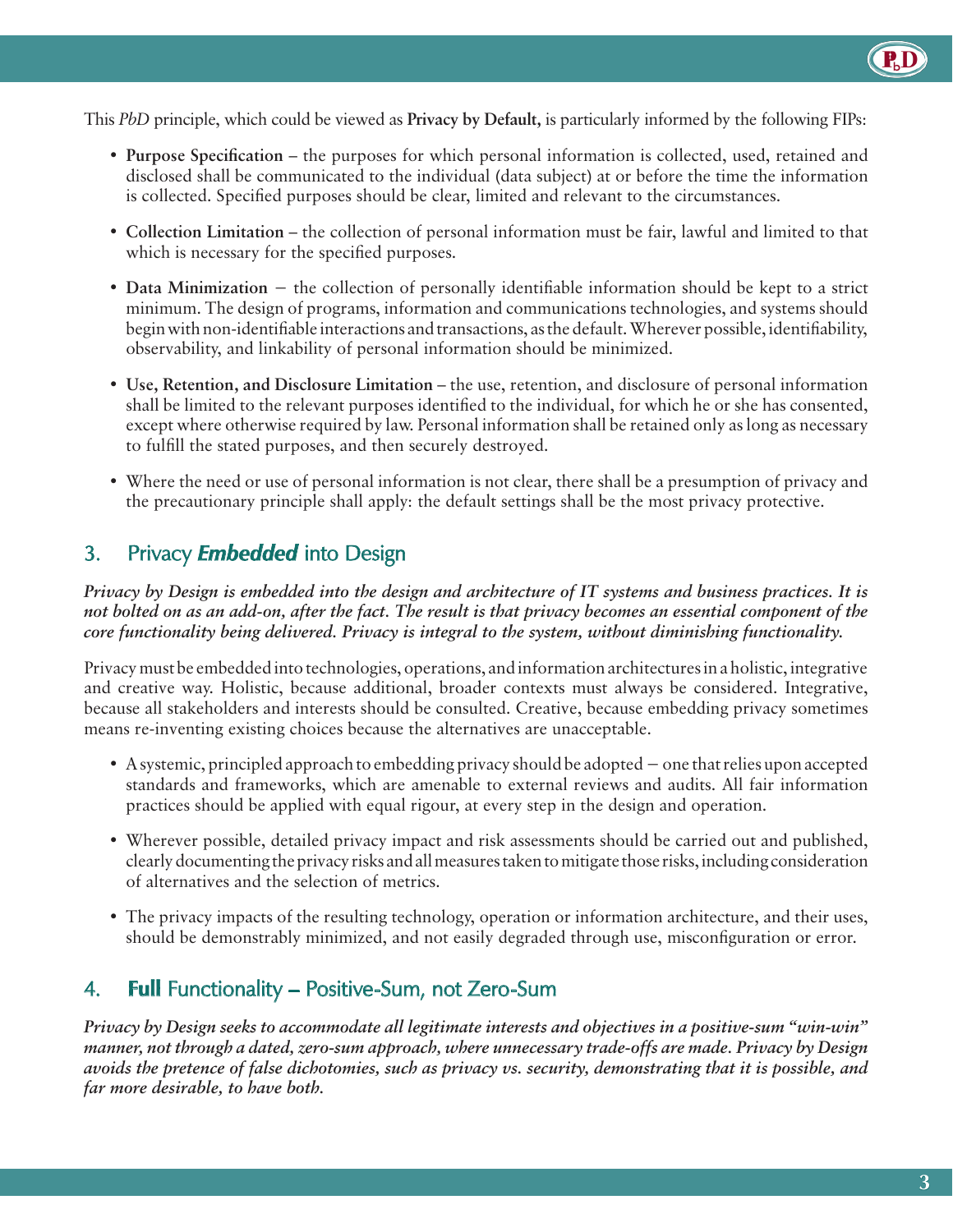

*Privacy by Design* does not simply involve the making of declarations and commitments − it relates to satisfying all of an organization's legitimate objectives − not only its privacy goals. *Privacy by Design* is doubly-enabling in nature, permitting full functionality − real, practical results and beneficial outcomes to be achieved for multiple parties.

- When embedding privacy into a given technology, process, or system, it should be done in such a way that full functionality is not impaired, and to the greatest extent possible, that all requirements are optimized.
- Privacy is often positioned in a zero-sum manner as having to compete with other legitimate interests, design objectives, and technical capabilities, in a given domain. *Privacy by Design* rejects taking such an approach – it embraces legitimate non-privacy objectives and accommodates them, in an innovative positive-sum manner.
- All interests and objectives must be clearly documented, desired functions articulated, metrics agreed upon and applied, and trade-offs rejected as often being unnecessary, in favour of finding a solution that enables multi-functionality.

Additional recognition is garnered for creativity and innovation in achieving all objectives and functionalities in an integrative, positive-sum manner. Entities that succeed in overcoming outmoded zero-sum choices are demonstrating first-class global privacy leadership, having achieved the Gold Standard.

#### 5. End-to-End Lifecycle Protection

*Privacy by Design, having been embedded into the system prior to the first element of information being collected, extends securely throughout the entire lifecycle of the data involved, from start to finish. This ensures that at the end of the process, all the data are securely destroyed, in a timely fashion. Thus, Privacy by Design ensures cradle to grave, lifecycle management of information, end-to-end.*

Privacy must be continuously protected across the entire domain and throughout the life-cycle of the data in question. There should be no gaps in either protection or accountability. While all FIPs apply, the "Security" principle has special relevance simply because, without strong security, there can be no privacy.

- Security Entities must assume responsibility for the security of personal information (generally commensurate with the degree of sensitivity) throughout its entire lifecycle, consistent with standards that have been developed by recognized standards development bodies.
- • **Applied security** standards must assure the confidentiality, integrity and availability of personal data throughout its lifecycle and include, *inter alia*, methods of secure destruction, appropriate encryption, and strong access control and logging methods.

#### 6. Visibility and Transparency

*Privacy by Design seeks to assure all stakeholders that whatever the business practice or technology involved, it is in fact, operating according to the stated promises and objectives, subject to independent verification. Its component parts and operations remain visible and transparent, to both users and providers alike. Remember, trust but verify!*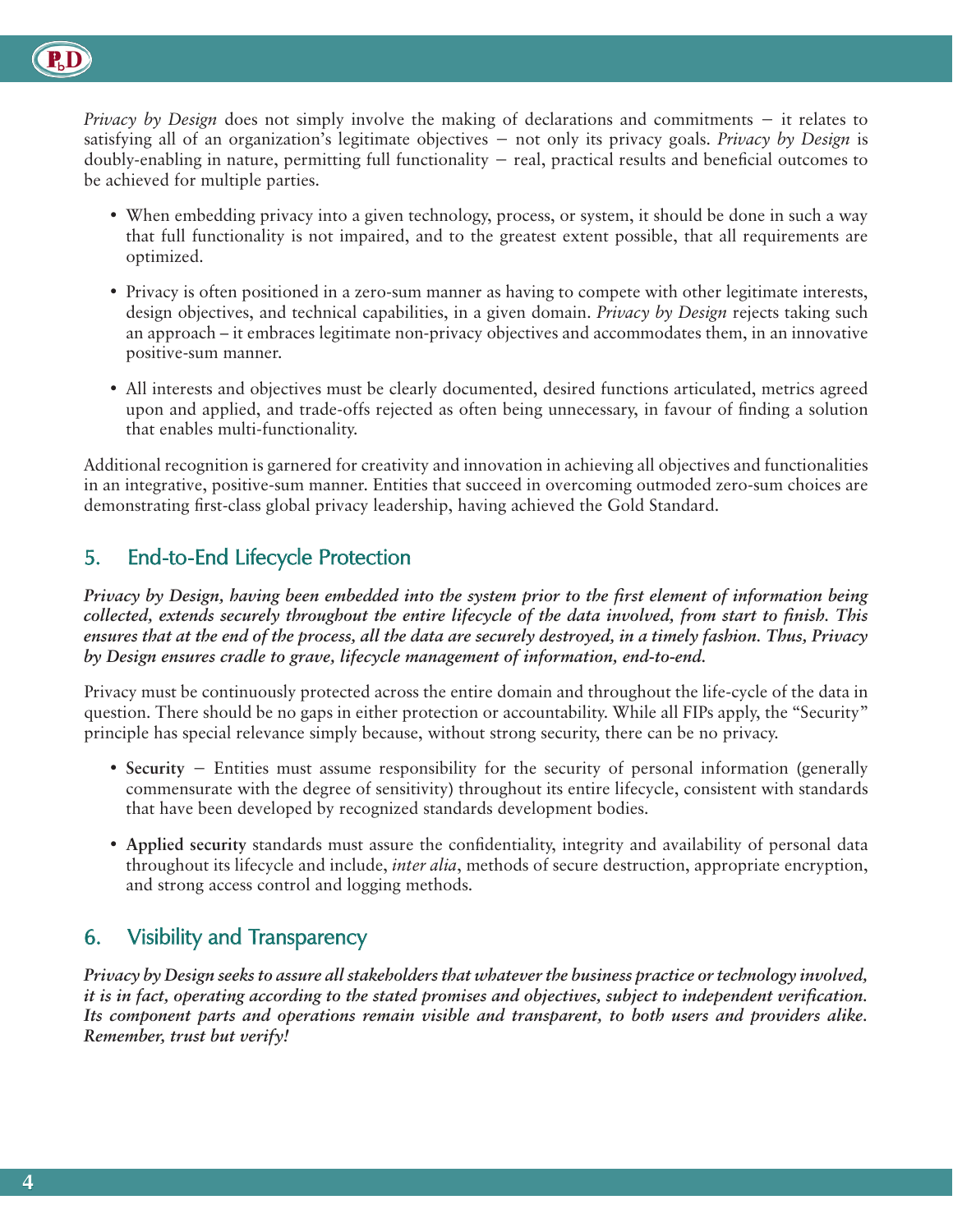

Visibility and transparency are essential to establishing accountability and trust. This PbD principle tracks well to Fair Information Practices in their entirety, but for auditing purposes, special emphasis may be placed upon the following FIPs:

- • **Accountabilty** The collection of personal information entails a duty of care for its protection. Responsibility for all privacy-related policies and procedures shall be documented and communicated as appropriate, and assigned to a specified individual. When transferring personal information to third parties, equivalent privacy protection through contractual or other means shall be secured.
- • **Openness** Openness and transparency are key to accountability. Information about the policies and practices relating to the management of personal information shall be made readily available to individuals.
- • **Compliance** Complaint and redress mechanisms should be established, and information communicated about them to individuals, including how to access the next level of appeal. Necessary steps to monitor, evaluate, and verify compliance with privacy policies and procedures should be taken.

#### 7. Respect for User Privacy

*Above all, Privacy by Design requires architects and operators to keep the interests of the individual uppermost by offering such measures as strong privacy defaults, appropriate notice, and empowering user-friendly options. Keep it user-centric!*

The best *Privacy by Design* results are usually those that are consciously designed around the interests and needs of individual users, who have the greatest vested interest in the management of their own personal data.

Empowering data subjects to play an active role in the management of their own data may be the single most effective check against abuses and misuses of privacy and personal data. Respect for User Privacy is supported by the following FIPs:

- • **Consent** The individual's free and specific consent is required for the collection, use or disclosure of personal information, except where otherwise permitted by law. The greater the sensitivity of the data, the clearer and more specific the quality of the consent required. Consent may be withdrawn at a later date.
- • **Accuracy** personal information shall be as accurate, complete, and up-to-date as is necessary to fulfill the specified purposes.
- • **Access** Individuals shall be provided access to their personal information and informed of its uses and disclosures. Individuals shall be able to challenge the accuracy and completeness of the information and have it amended as appropriate.
- • **Compliance** Organizations must establish complaint and redress mechanisms, and communicate information about them to the public, including how to access the next level of appeal.
- • *Respect for User Privacy* goes beyond these FIPs, and extends to the need for human-machine interfaces to be human-centered, user-centric and user-friendly so that informed privacy decisions may be reliably exercised. Similarly, business operations and physical architectures should also demonstrate the same degree of consideration for the individual, who should feature prominently at the centre of operations involving collections of personal data.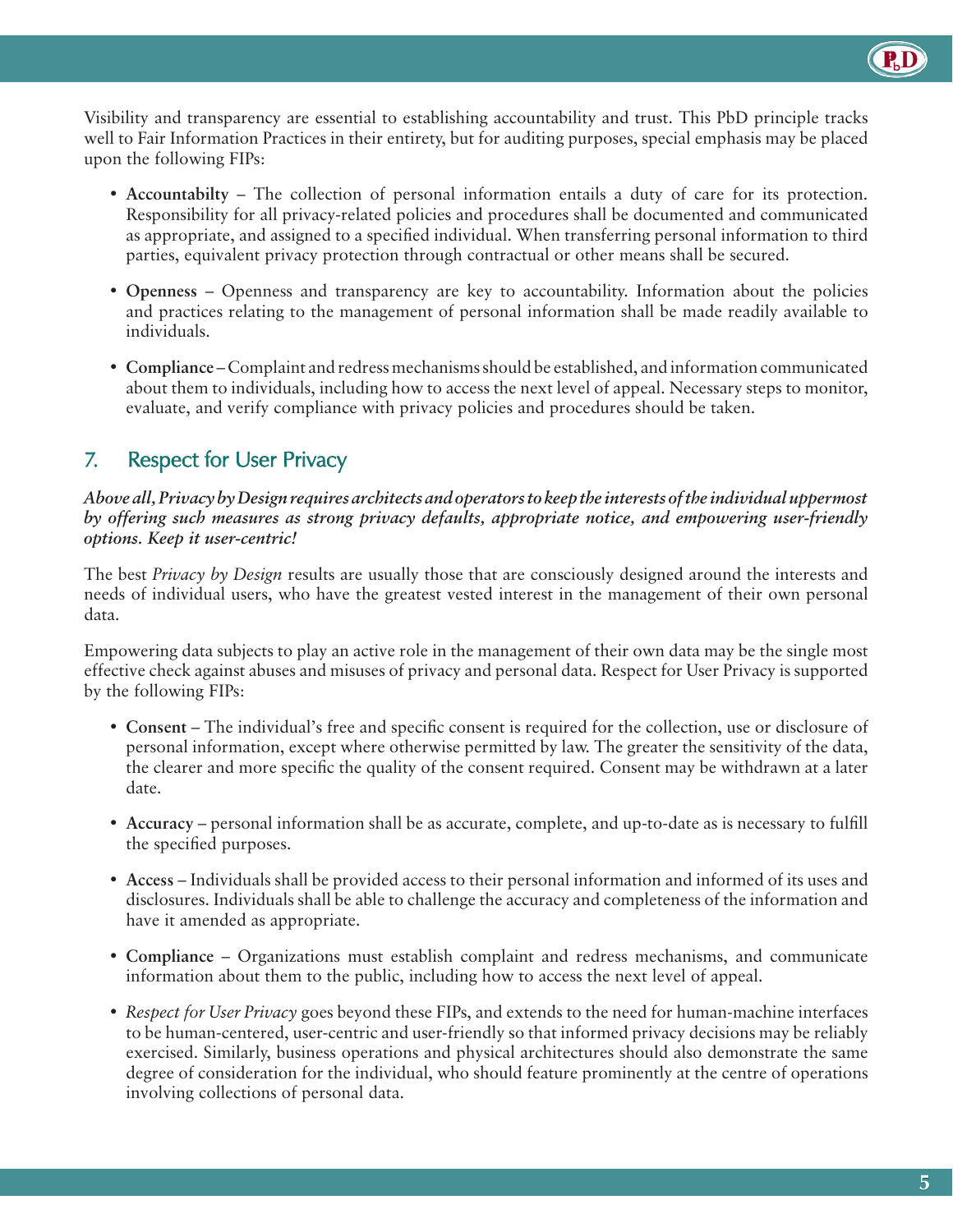#### **Appendix A:** *The 7 Foundational Principles*

#### 1. *Proactive* not Reactive; *Preventative* not Remedial

The *Privacy by Design* (PbD) approach is characterized by proactive rather than reactive measures. It anticipates and prevents privacy invasive events *before* they happen. PbD does not wait for privacy risks to materialize, nor does it offer remedies for resolving privacy infractions once they have occurred − it aims to *prevent* them from occurring. In short, *Privacy by Design* comes before-the-fact, not after.

#### 2. Privacy as the *Default*

We can all be certain of one thing − the default rules! *Privacy by Design* seeks to deliver the maximum degree of privacy by ensuring that personal data are automatically protected in any given IT system or business practice. If an individual does nothing, their privacy still remains intact. No action is required on the part of the individual to protect their privacy − it is built into the system, *by default.*

#### 3. Privacy *Embedded* into Design

*Privacy by Design* is embedded into the design and architecture of IT systems and business practices. It is not bolted on as an add-on, after the fact. The result is that privacy becomes an essential component of the core functionality being delivered. Privacy is integral to the system, without diminishing functionality.

#### 4. **Full** Functionality – Positive-Sum, not Zero-Sum

*Privacy by Design* seeks to accommodate all legitimate interests and objectives in a positive-sum "win-win" manner, not through a dated, zero-sum approach, where unnecessary trade-offs are made. *Privacy by Design* avoids the pretense of false dichotomies, such as privacy *vs.* security, demonstrating that it *is* possible to have both.

#### 5. End-to-End Lifecycle Protection

*Privacy by Design,* having been embedded into the system prior to the first element of information being collected, extends securely throughout the entire lifecycle of the data involved, from start to finish. This ensures that at the end of the process, all data are securely destroyed, in a timely fashion. Thus, *Privacy by Design* ensures cradle to grave, lifecycle management of information, end-to-end.

#### 6. Visibility and Transparency

*Privacy by Design* seeks to assure all stakeholders that whatever the business practice or technology involved, it is in fact, operating according to the stated promises and objectives, subject to independent verification. Its component parts and operations remain visible and transparent, to users and providers alike. Remember, trust but verify.

#### 7. Respect for User Privacy

Above all, *Privacy by Design* requires architects and operators to keep the interests of the individual uppermost by offering such measures as strong privacy defaults, appropriate notice, and empowering user-friendly options. Keep it user-centric.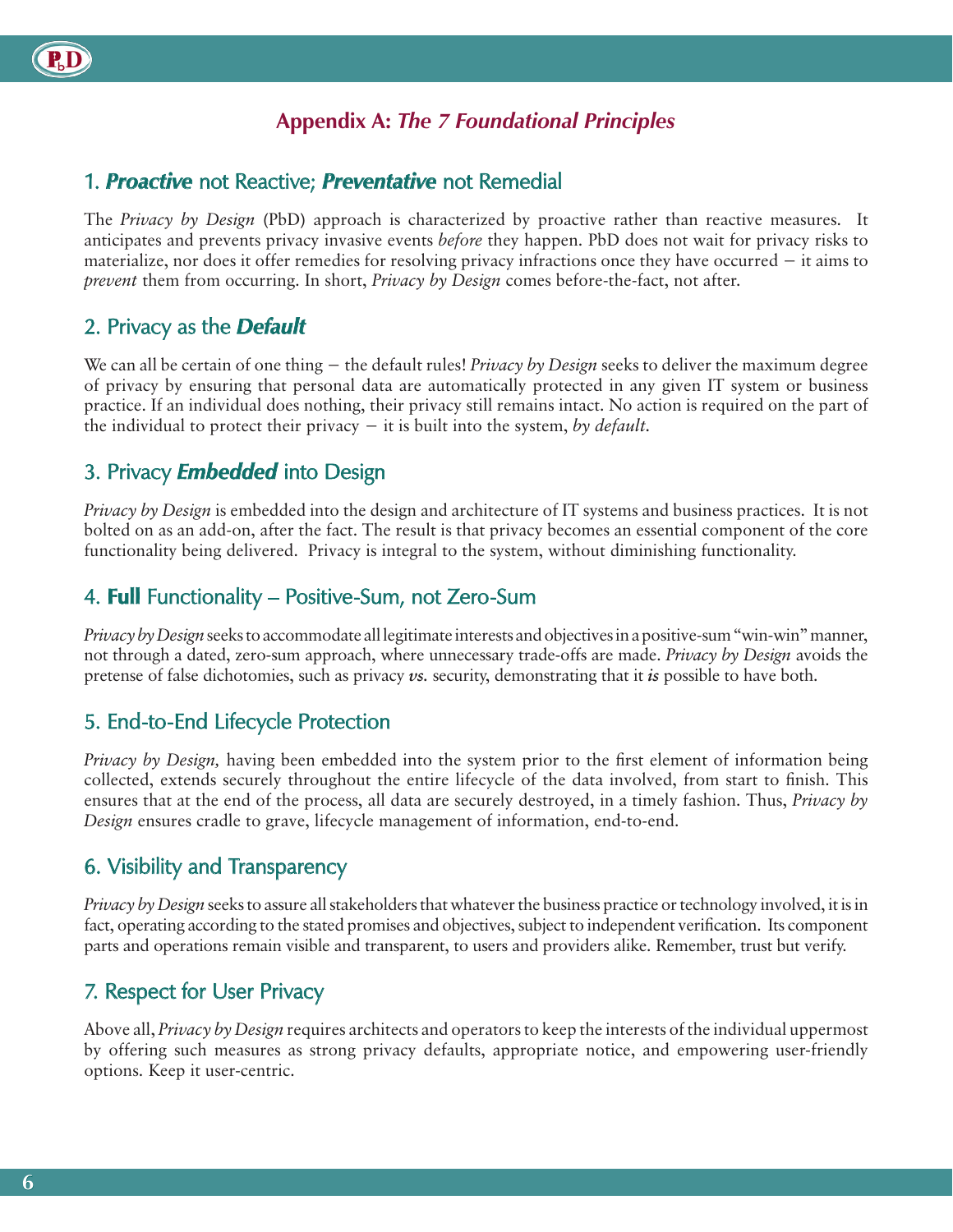

#### **Appendix B: The Global Privacy Standard**

The objective of the Global Privacy Standard was to create a single harmonized set of universal privacy principles, reflecting the best of those found in various sets of fair information practices presently in existence.

The Global Privacy Standard, tabled and accepted on November 3, 2006, at the 28th International Data Protection and Privacy Commissioners Conference, draws upon the collective knowledge and practical wisdom of the international data protection community, and presents it in a single, easily understood, standard format.

#### **Scope**

The Global Privacy Standard (GPS) reinforces the mandate of privacy and data protection authorities by:

- focusing attention on fundamental and universal privacy concepts;
- widening current privacy awareness and understanding;
- stimulating public discussion of the effects of new information and communication technologies, systems, standards, social norms, and laws, on privacy; and
- encouraging ways to mitigate threats to privacy.

The GPS informs developers and users of new technologies and systems that manage or process information. The GPS may be particularly useful when developing information and communication technology standards, specifications, protocols, and associated conformity assessment practices.

The GPS can assist public policymakers when considering laws, regulations, programs and the use of technologies that may impact privacy. The GPS can equally assist businesses and developers of technology that may have an impact on privacy and personally identifiable information.

The GPS addresses privacy concerns for decision-makers in any organization that may have an impact on the way in which personal information is collected, used, retained, and disclosed.

The GPS is intended to complement not pre-empt or contradict any existing laws or legal requirements bearing upon privacy and personal information, in various jurisdictions.

#### **GPS Privacy Principles**

#### 1. Consent

The individual's free and specific consent is required for the collection, use or disclosure of personal information, except where otherwise permitted by law. The greater the sensitivity of the data, the clearer and more specific the quality of the consent required. Consent may be withdrawn at a later date.

#### 2. Accountability

Collection of personal information entails a duty of care for its protection. Responsibility for all privacy related policies and procedures shall be documented and communicated as appropriate, and assigned to a specified individual within the organization. When transferring personal information to third parties, organizations shall seek equivalent privacy protection through contractual or other means.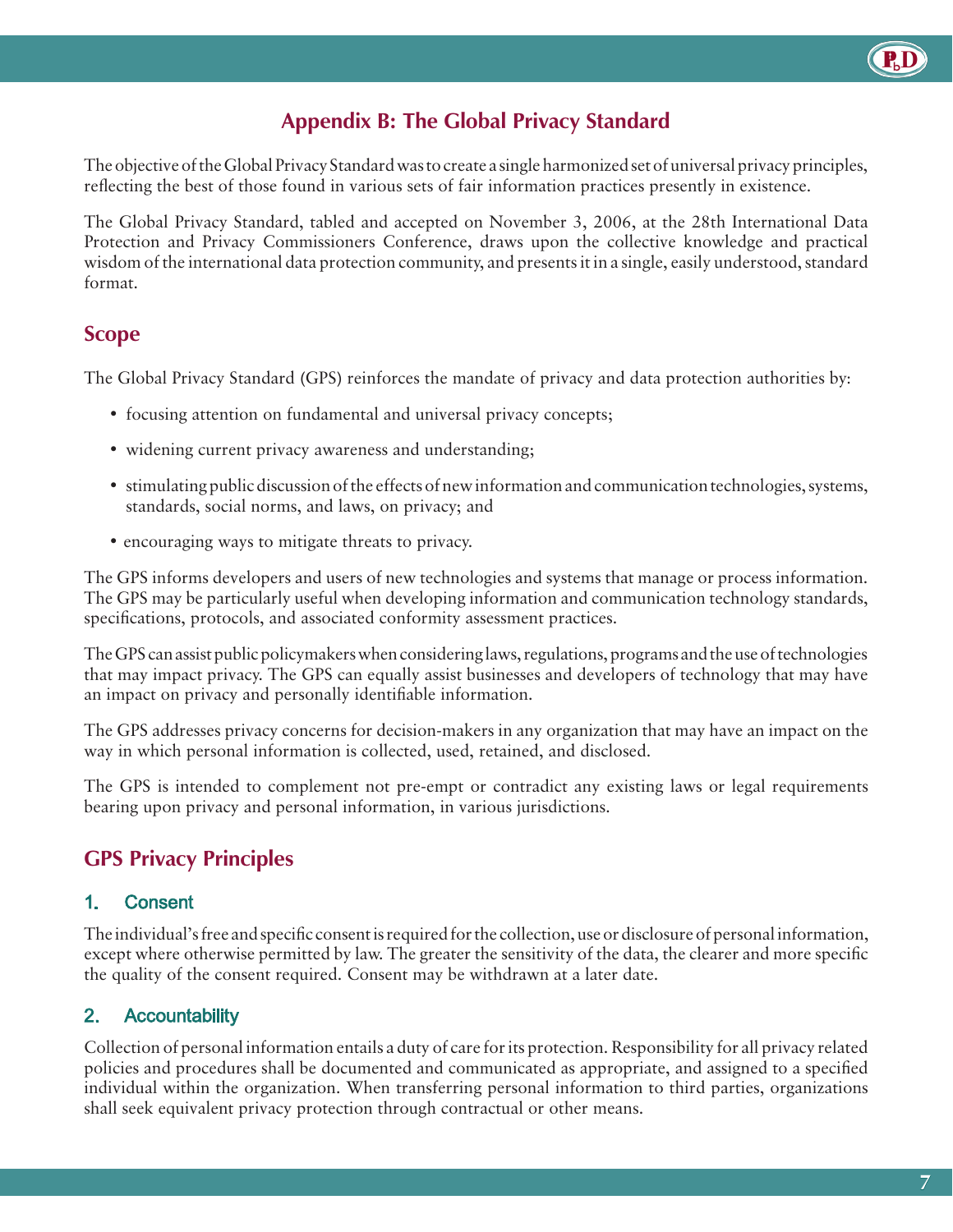

#### 3. Purposes

An organization shall specify the purposes for which personal information is collected, used, retained and disclosed, and communicate these purposes to the individual at or before the time the information is collected. Specified purposes should be clear, limited and relevant to the circumstances.

#### 4. Collection Limitation

The collection of personal information must be fair, lawful and limited to that which is necessary for the specified purposes.

Data Minimization − The collection of personal information should be kept to a strict minimum. The design of programs, information technologies, and systems should begin with non-identifiable interactions and transactions as the default. Wherever possible, identifiability, observability, and linkability of personal information should be minimized.

#### 5. Use, Retention, and Disclosure Limitation

Organizations shall limit the use, retention, and disclosure of personal information to the relevant purposes identified to the individual, except where otherwise required by law. Personal information shall be retained only as long as necessary to fulfill the stated purposes, and then securely destroyed.

#### 6. Accuracy

Organizations shall ensure that personal information is as accurate, complete, and up-to-date as is necessary to fulfill the specified purposes.

#### 7. Security

Organizations must assume responsibility for the security of personal information throughout its lifecycle consistent with the international standards that have been developed by recognized standards development organizations. Personal information shall be protected by reasonable safeguards, appropriate to the sensitivity of the information (including physical, technical and administrative means).

#### 8. Openness

Openness and transparency are key to accountability. Information about the policies and practices relating to the management of personal information shall be made readily available to individuals.

#### 9. Access

Individuals shall be provided access to their personal information and informed of its uses and disclosures. Individuals shall be able to challenge the accuracy and completeness of the information and have it amended as appropriate.

#### 10. Compliance

Organizations must establish complaint and redress mechanisms, and communicate information about them to the public, including how to access the next level of appeal. Organizations shall take the necessary steps to monitor, evaluate, and verify compliance with their privacy policies and procedures.

www.ipc.on.ca/images/Resources/gps.pdf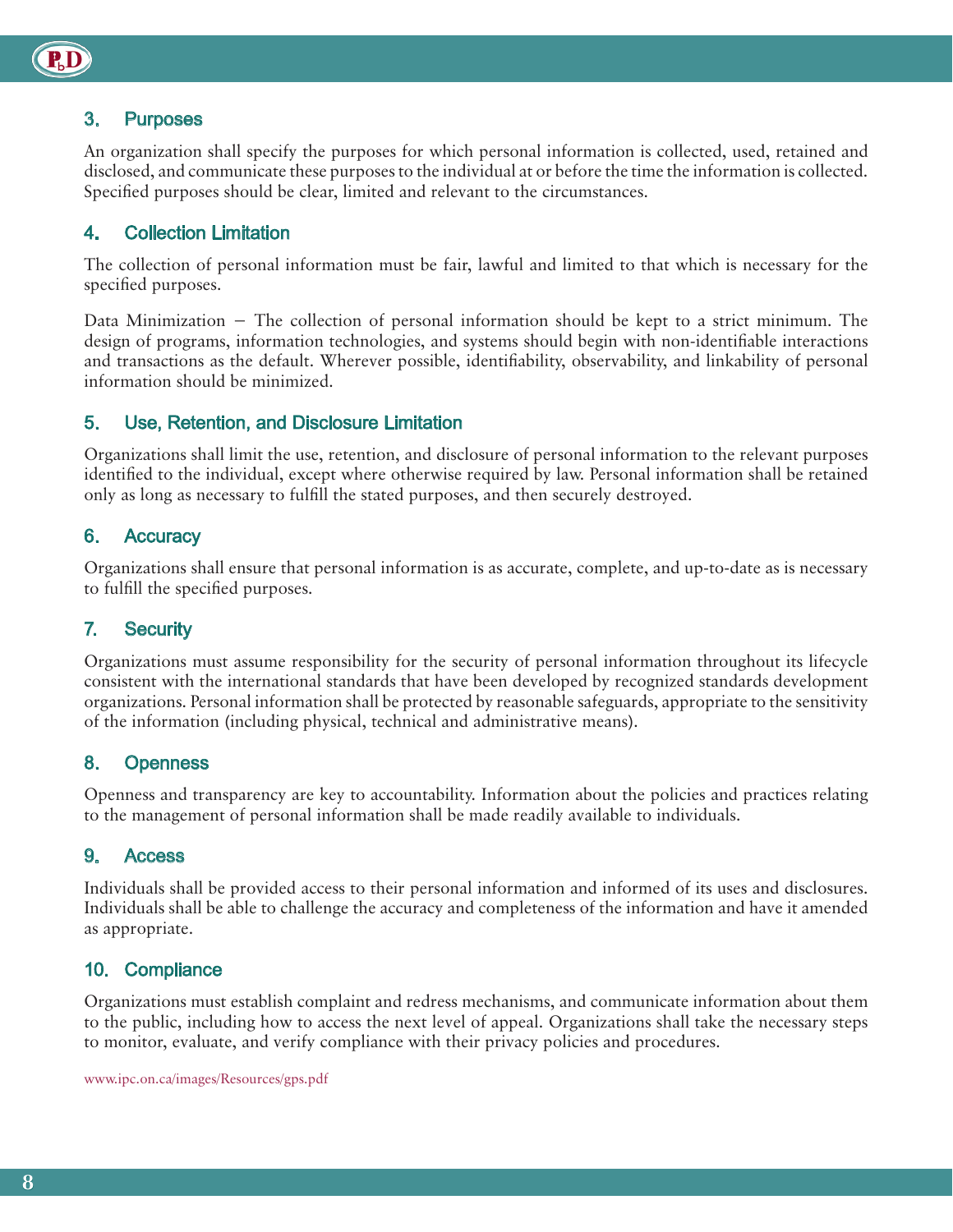

## **Appendix C: The Mapping of FIPs onto the 7 Foundational Principles**

| <b>Privacy by Design</b><br><b>Foundational Principles</b> |                                                         |                 | <b>Fair Information Practice</b><br><b>Principle (GPS)</b>                                                          | <b>Extended Principles</b>                                                                                                                                                                                                                                                                                          |
|------------------------------------------------------------|---------------------------------------------------------|-----------------|---------------------------------------------------------------------------------------------------------------------|---------------------------------------------------------------------------------------------------------------------------------------------------------------------------------------------------------------------------------------------------------------------------------------------------------------------|
| 1.                                                         | Proactive not Reactive;<br>Preventative not<br>Remedial |                 |                                                                                                                     | Demonstrable commitment to<br>set and enforce high privacy<br>standards.                                                                                                                                                                                                                                            |
|                                                            |                                                         |                 |                                                                                                                     | Evidence that methods to recognize<br>poor privacy designs, to anticipate<br>poorprivacypracticesandoutcomes,<br>and to correct the negative impacts<br>proactively are established                                                                                                                                 |
| 2.                                                         | Privacy as the Default                                  | 3.<br>4.<br>5.  | Purpose Specification<br>Collection Limitation,<br>Data Minimization<br>Use, Retention and Disclosure<br>Limitation | Privacy as the default starting point for<br>designing and operating information<br>technologies and systems represents<br>the maximum personal privacy<br>that one can have. That is, privacy<br>becomes the prevailing condition -<br>without the data subject ever having<br>to ask for it - no action required. |
| 3.                                                         | Privacy Embedded<br>into Design                         |                 |                                                                                                                     | Systemic program or methodology<br>in place to ensure that privacy<br>is thoroughly integrated into<br>operations. It should be standards-<br>based and amenable to review and<br>validation                                                                                                                        |
|                                                            |                                                         |                 |                                                                                                                     | All privacy threats and risks should<br>be identified and mitigated to<br>the fullest extent possible in a<br>documented action plan.                                                                                                                                                                               |
| 4.                                                         | Full Functionality -<br>Positive-Sum, not<br>Zero-Sum   |                 |                                                                                                                     | All legitimate non-privacy interests<br>and objectives are identified early,<br>desired functions articulated, agreed<br>metrics applied, and unnecessary<br>trade-offs rejected in favour<br>of achieving multi-functional<br>solutions                                                                            |
| 5.                                                         | End-to-End Lifecycle<br>Protection                      | 7.              | Security                                                                                                            |                                                                                                                                                                                                                                                                                                                     |
| 6.                                                         | Visibility and<br>Transparency                          | 2.<br>8.<br>10. | Accountability<br>Openness<br>Compliance                                                                            |                                                                                                                                                                                                                                                                                                                     |
| 7.                                                         | Respect for<br>User Privacy                             | 1.<br>6.<br>9.  | Consent<br>Accuracy<br>Access                                                                                       |                                                                                                                                                                                                                                                                                                                     |